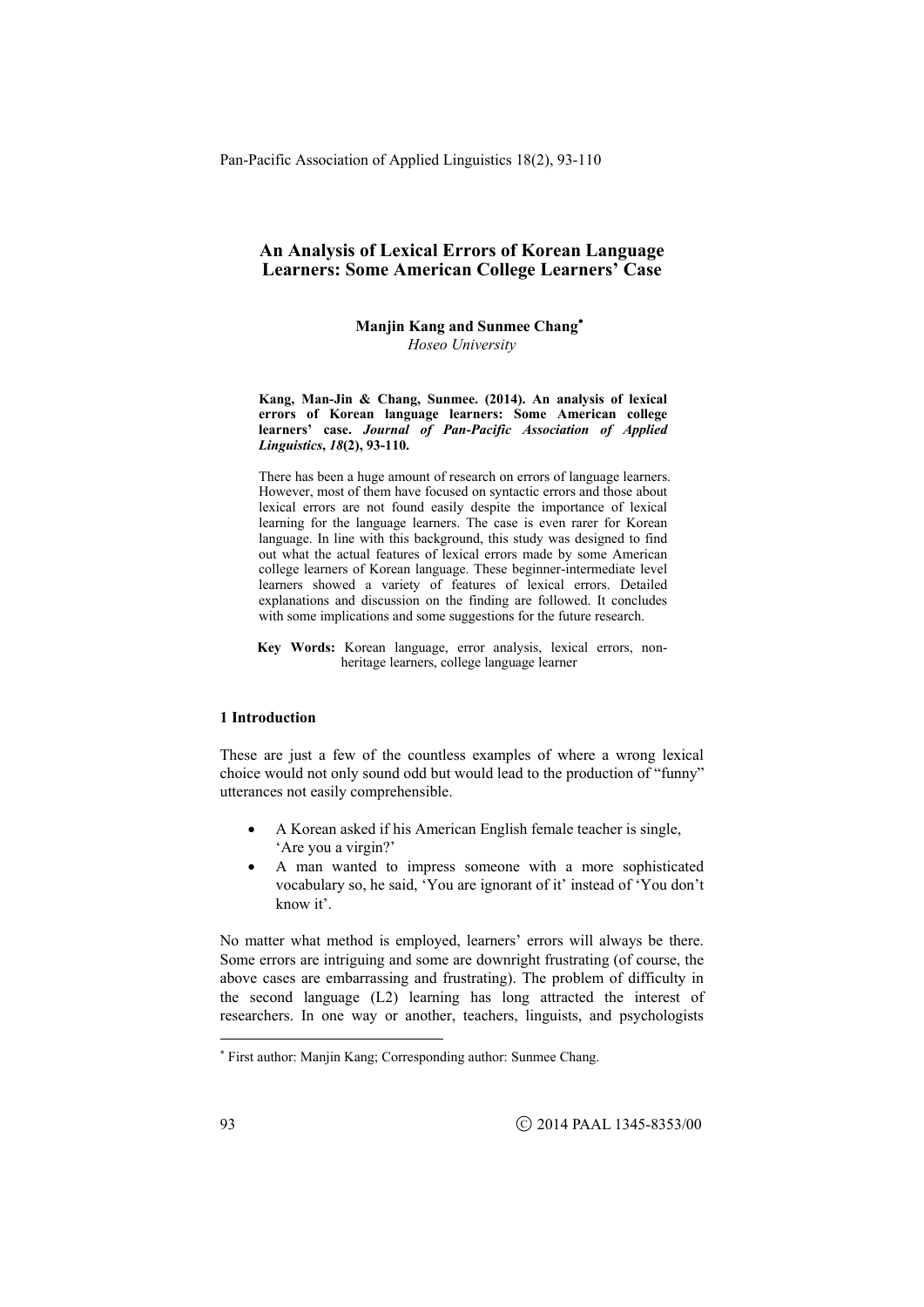have attempted to predict and find the causes of learning difficulties. It is a common experience that languages are difficult to learn. But what it is that constitutes "difficulty" is still a baffling problem. Little is known of the learning mechanisms, especially in the realm of L2 learning. What actually takes place in the learner's mind is by and large a mystery (Tran-Thi-Chau, 1991).

Forced to cope with the problem of difficulty in L2 learning without adequate knowledge of the learning mechanisms, researchers have had resource to the output of those learning processes that have, as their most observable manifestations, the errors made by the learner. To diagnose difficulties, errors are systematically collected, analyzed, and categorized. This approach, commonly known as Error Analysis (EA), is based on the assumption that the frequency of errors is proportional to the degree of learning difficulty. EA has been one of the major disciplines in the field of second language acquisition (SLA) research since the 1960s. Even after EA was superseded by Performance Analysis (PA) in the 1980s, the significance and usefulness of EA in language pedagogy have never been downgraded (Wang, 1997).

However, these days, language learner errors are looked in a different angle. The issue has moved from 'what are they?' to 'how to fix them?' and 'does it work?' People have more interest in correcting language learners. Especially recast is the one form of interactional feedback that has been studied by a number of researchers (Song, 2009). All these efforts seem to have been made to balance between fluency and accuracy. Including some descriptive studies of recasts (Doughty, 1994; Lyster, 1998; Lyster & Ranta, 1997; Panova & Lyster, 2002) there have been tons of studies that have been conducted especially in the classroom context. However, they are almost about the learners of English or some learners of Spanish. It is really hard to find those of learners of Korean. In reality, what kind of errors Korean learners frequently make are not defined yet because not much research has been done. Linguistic errors can't be clearly defined but should have some kind of rough definitions at least.

Most of error analyses rely on structural errors. Lexical errors have almost been excluded. In this paper, one of rarely explored languages, Korean, is discussed in terms of lexical errors which has also been missed by 'error analysts' even in other languages. Some categorical definitions of lexical errors, not wholly about Korean language, are found in a few studies (Duskova, 1991; Ree, 1994; Wang, 1997; Zughoul, 1991).

By applying these definitions, some notable lexical error patterns of learners of Korean language are categorized. Written homework collected from a group of students of an American university, who were taking intermediate Korean language class, is sorted and analyzed. Through this research we can have a chance to look at the actual features of language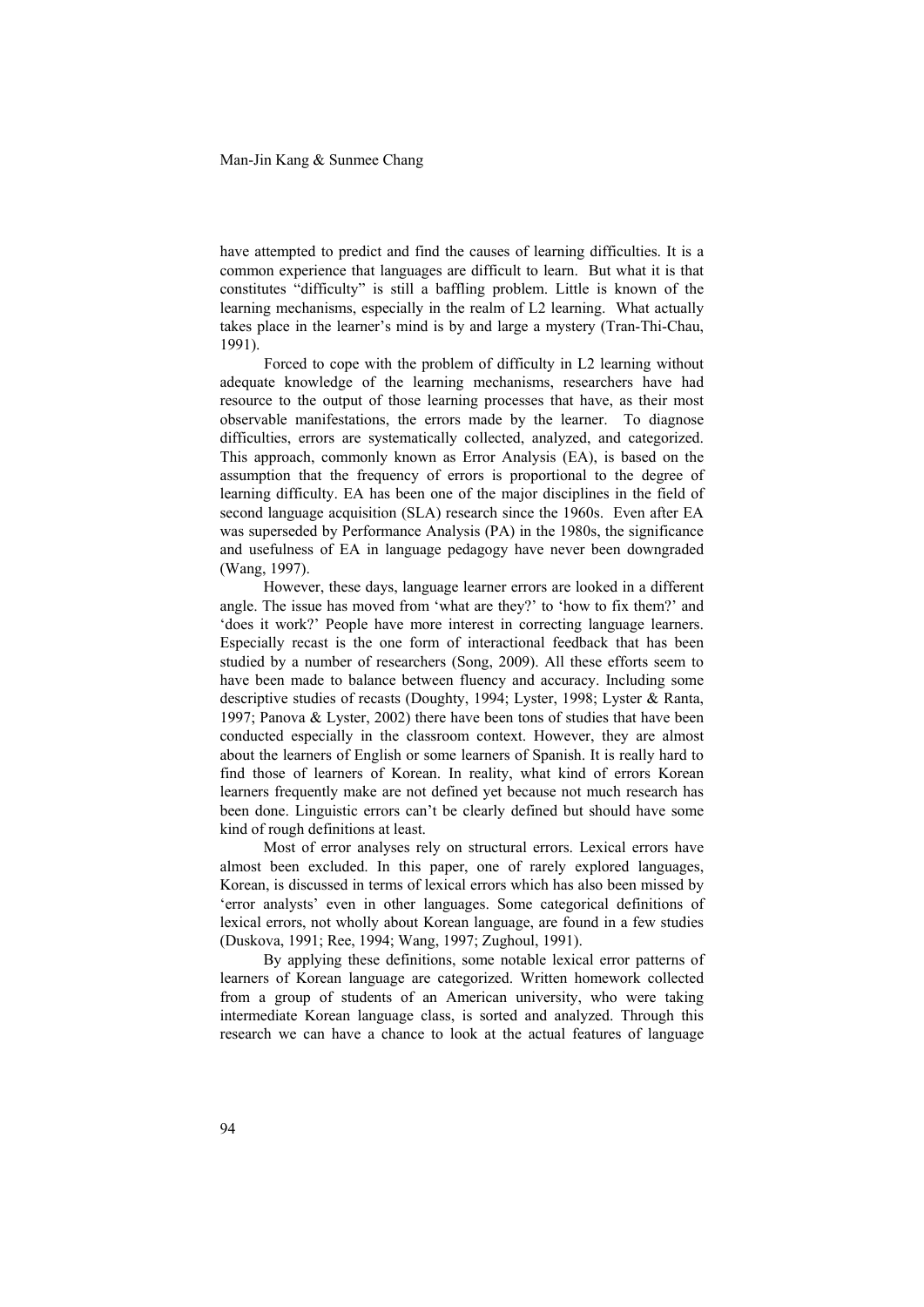errors learners of Korean language make and may apply or use them as a good case of reference for Korean teaching practitioners.

## **2 Background of Study**

When learners learn a second or foreign language, they naturally go through a so-called interlanguage stage (Selinker, 1972), which is a sort of transitional stage between the learner's native language and target language. Even though errors are frustrating, researchers mostly consider such errors developmental because they seem to be the evidence of the learners' attempts to acquire language based upon their hypotheses about the language they are learning (Ree, 1994). Selinker refers to this system of such trial and error hypotheses as interlanguage. Most errors are made in this developmental stage of the learning process.

There is a general consensus in the SLA (Second Language Acquisition) field that the transfer from the learner's native language, especially negative transfer due to a big linguistic distance between the two languages, is responsible for the learner's errors. The larger the distance between the learner's L1 and L2 is, the more likely he/she will make errors. It is well known that Korean and English are very different in many respects, not only syntactically but also culturally and pragmatically as well. Such differences can be the main source of many of the learner's errors. Particularly, learning words and using them appropriately in context have much to do with cultural and pragmatic issues. Nevertheless, teaching and learning vocabulary have not been given serious consideration in classroom instruction due to time limits and other restrictions (e.g. teacher's view of teaching vocabulary, method etc.) (Wang, 1997). Neither has been in the field of research (Llach, 2011). The lack of research is due to the fact that teachers have been under "the influence of the tenets of audiolingualism where lexis is relegated to secondary status in comparison to phonology and syntax" (Zughoul, 1991).

EA can be done not only with pronunciation, lexicon, and grammar but also with sociolinguistic and pragmatic errors. However, due to the heavy influence of theoretical linguistics which has been dominating linguistics in general for a long time, research on grammatical errors far outnumber research on other types of errors (Ree, 1994; Wang, 1997; Zughoul, 1991). In addition, lack of systematicity of the lexicon and complexities in lexicon organization may account for the little research devoted to lexical errors (Llach, 2011). Among a number of reasons that can be attributed to this phenomenon, the major one is the difficulty and complexity of analyzing lexical errors. That is, lexical errors are much more diverse in their forms than grammatical errors, and the distinction between acceptable versus unacceptable as opposed to grammatical versus ungrammatical is not as clear-cut (Wang, 1997).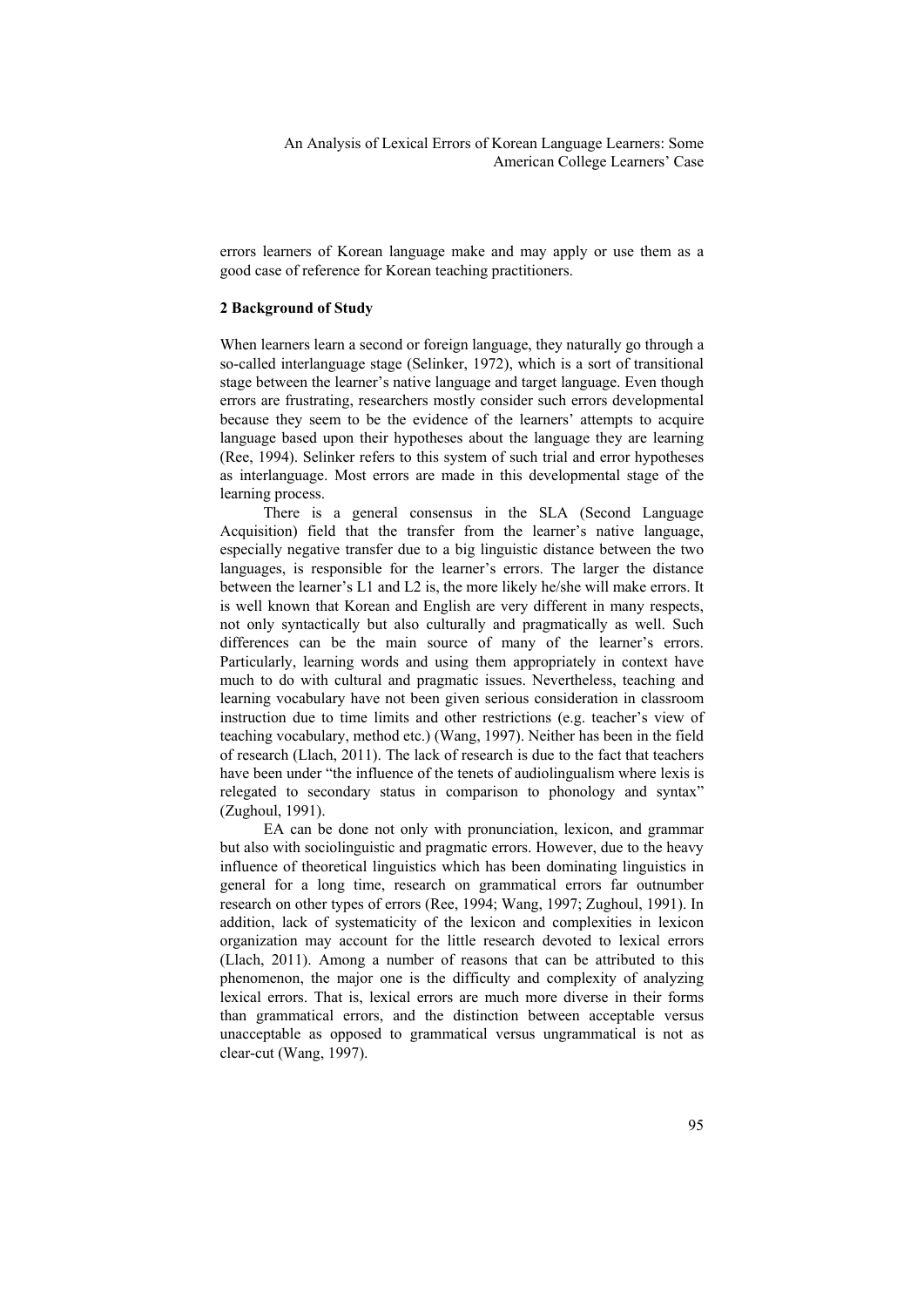Man-Jin Kang & Sunmee Chang

If we assume that the fundamental goal of learning a language is communicating with native speakers, the most difficult problem for learners in actual interactional situations is vocabulary rather than pronunciation, grammar knowledge or the ability to compose sentences. This is particularly true for learners at an intermediate or higher level as they have already attained basic grammar knowledge. Our personal experience of teaching English and Korean in the U.S. and Korea for years makes us believe that learners struggle to improve their vocabulary after they learn the basic pronunciation and grammatical structure of the target language. Therefore, understanding the types, causes, and nature of lexical errors learners make is important and meaningful for more effective and efficient teaching.

Many studies have been conducted under the theoretical framework of error analysis. Most of these studies dealt with English as the target language, and yet vary in the learner's native languages (e.g., Czech, French, Indian, Iranian, Arabic, etc.) and in the type of errors analyzed (e.g. grammatical, lexical, pronunciation, etc.). However, to date, there are very few studies which analyze errors made by American learners of Korean. In spite of an increasing demand of Korean studies in America, the field is plagued by the usual logistical problems such as a lack of textbooks, teachers, teacher training, dictionaries, and teaching aids (Ree, 1994). Another reason is that Korean is frequently overlooked in favor of Chinese and Japanese. Consequently, despite the rising interest in the language, the study of Korean acquisition has not fully bloomed. However, scholars and teachers have been awakened and are trying to get out of this dilemma.

#### **3 Study**

## **3.1 Research questions**

The study proposed here is an attempt to add to the study of Korean acquisition. The purpose of the study is to analyze lexical errors made by American learners of Korean language at the intermediate level. Three questions will be analyzed. First, what are the lexical error types that American learners of Korean make in composition? Second, what are the sources of those errors? Third, what are the implications of the findings and how can they be applied in an actual classroom?

## **3.2 Participants and data**

Eighty essays written by sixteen intermediate learners of Korean language at a university in the south eastern part of U.S. were analyzed. Learners are all enrolled in a second-year Korean language class at the time of writing the essays. All of them were in freshmen or sophomore year. Heritage students,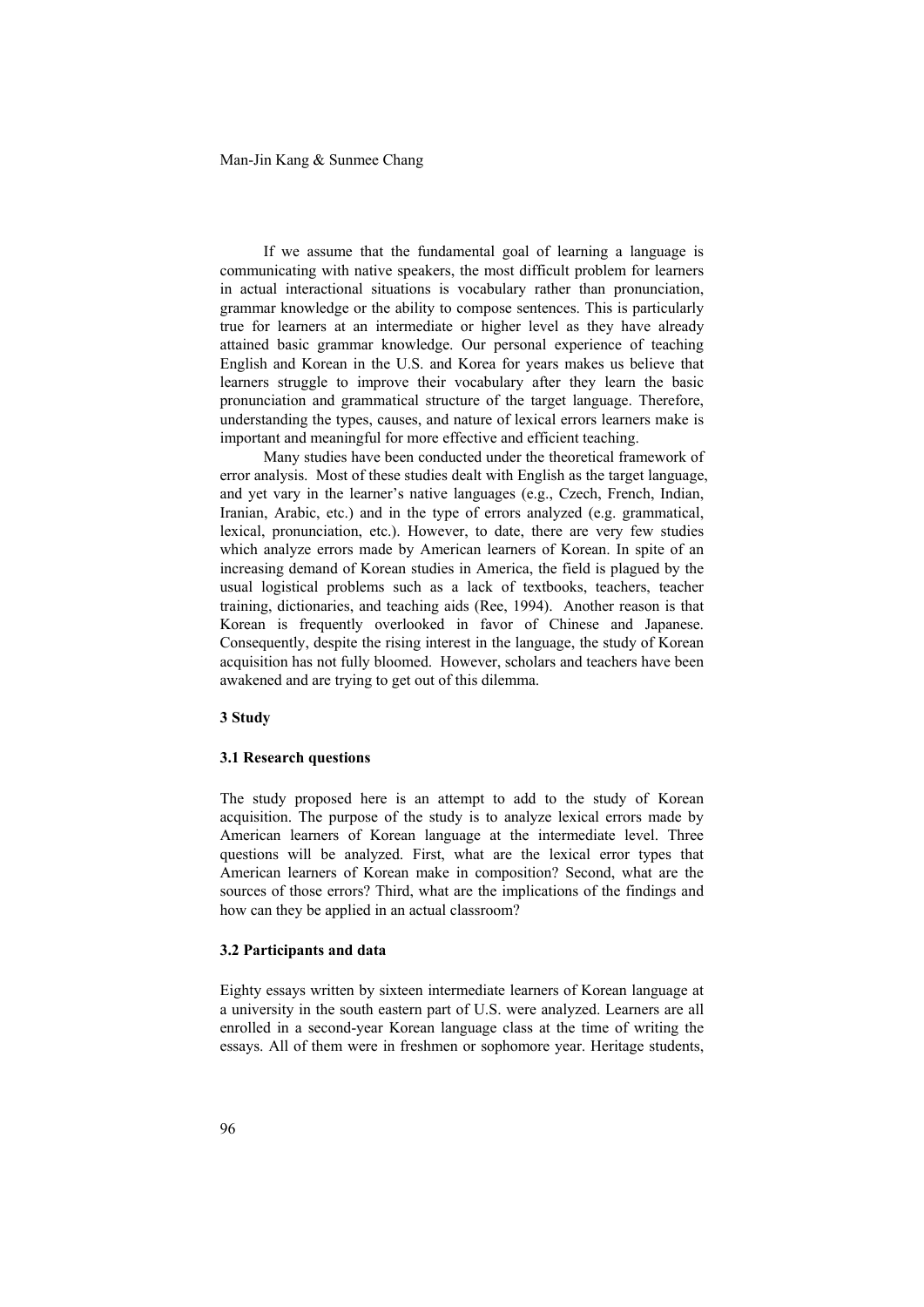in other words Korean-Americans, were excluded from this group. Eleven were female and five were male. They were asked to write five daily journals. There were no specific topics. Each journal was assigned to the learners every three weeks as a homework assignment. The teacher showed an example of daily journals. As they did homework, they were advised to have as much time as they want, and use anything that can help their writing, such as a dictionary. The errors made in relaxed circumstances were considered more valid. And it was expected that even with the use of a dictionary, they still would make errors.

#### **3.3 Data analysis**

The most important question in the process of analyzing errors is the question of what should be considered an error. In previous research, generally, errors have been defined as forms or expressions that are deviant from normal forms, and therefore, are not acceptable to native speakers (McCretton  $\&$ Rider, 1993). However, "no two previous studies on lexical errors have adopted the same error typology." (Kallkvist, 1998, p. 82). Although the investigator's subjectivity can be a possible pitfall with this definition, the present study adopted this definition in its analysis mainly for the sake of comparability with other studies. A number of clarifications with respect to the process of analysis were in order.

First, words used inappropriately in context were identified by the definition above, and then those words were classified by error types and the frequency of error occurrence was counted. In the process of identifying errors, misspellings were ignored unless the misspellings cause differences in meaning. Second, grammatical errors were completely excluded as this study focuses on lexical errors, and lexical errors identified were restricted to words which are not used appropriately. Third, when the same error was made repeatedly in the same writing, it will be counted only once. Then the sources of errors were analyzed.

There has been a distinction between form-oriented and contentoriented lexical errors (Hemchua & Schmitt, 2006; James, 1998; Mutta, 1999; Zimmermann, 1987). The scholars have their own categories with plausible reasons. This study didn't reflect this distinction but integrated some of their ideas into the lexical error categories built up for this study.

Here are some categorizations based on previous error analysis studies (Duskova, 1991; James, 1998; Ree, 1994; Wang, 1997; Zughoul, 1991). Students' lexical errors found in this study fall under those categories as shown in Table 1.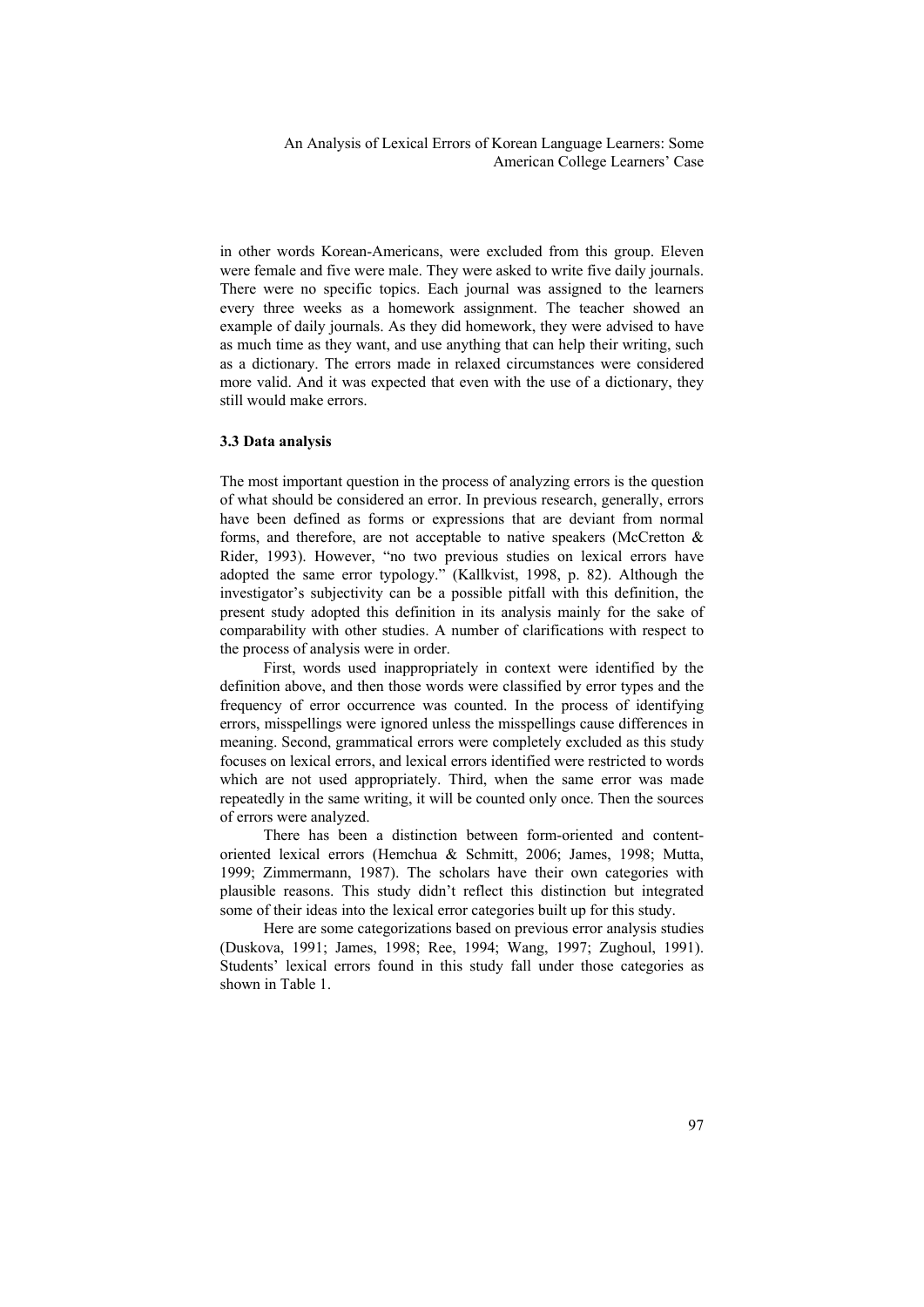| Table 1. Lexical Error Categories <sup>1</sup> |  |
|------------------------------------------------|--|
|------------------------------------------------|--|

| No. | Categories                             | Descriptions                                                                                                    |
|-----|----------------------------------------|-----------------------------------------------------------------------------------------------------------------|
| 1   | <b>Assumed Synonymity</b>              | Use synonyms interchangeably though they<br>may not interchangeable (e.g. long vs. tall)                        |
| 2   | Collocation or                         | Wrong choice of collocation or idiomatic                                                                        |
| 3   | Idiomaticy<br>Inappropriate Honorifics | expression (e.g. grow knowledge)<br>Misuse of honorifics                                                        |
|     |                                        | (e.g. use honorifics for a dog)                                                                                 |
| 4   | Level of Diction or<br>Verbosity       | Use fancy words to look impressive<br>$(e.g. It is 'exorbitant' (= expensive))$                                 |
| 5   | Lexical Shift                          | Code switching (e.g. Watasiwa busy tesu)                                                                        |
| 6   | Literal Translation                    | Misunderstanding of expressions<br>(e.g. Break your leg)                                                        |
| 7   | Overuse                                | Overuse of some term (e.g. too many 'good's)                                                                    |
| 8   | Paraphrase or<br>Circumlocution        | Use other words one knows when the proper<br>word can't be retrieved                                            |
| 9   | Redundancy                             | Use words with the parts having redundant<br>meaning (e.g. U.S. country)                                        |
| 10  | Similar Forms                          | Misuse of words because of their similar outer<br>features (e.g. veterinarian vs. vegetarian)                   |
| 11  | Simplification                         | Simplified use of words without specific and<br>essential functional parts<br>(e.g. use 'dish' without 'doing') |

## **4 Results**

4.1 Overall findings

According to Table 2, it turned out that around 705 (69%) of sentences out of 1,038 sentences were error-ridden. Since there were more than one error in some sentences, the total number of errors was 749.

Table 2. Overall Findings

| <b>Total Sentences</b> | Sentences with Errors | <b>Total Errors</b> |  |
|------------------------|-----------------------|---------------------|--|
| 1,028                  | 705                   | 749                 |  |
| $(100\%)$              | (69%)                 |                     |  |

As it is briefly reported in Table 3, the errors falling under *Collocation or Idiomaticity* account for 15.6% of total errors, which is the biggest portion. The second biggest category is *Assumed Synonymity* (12.7%). *Overuse* takes

<u>.</u>

<sup>&</sup>lt;sup>1</sup> These categories are listed alphabetically.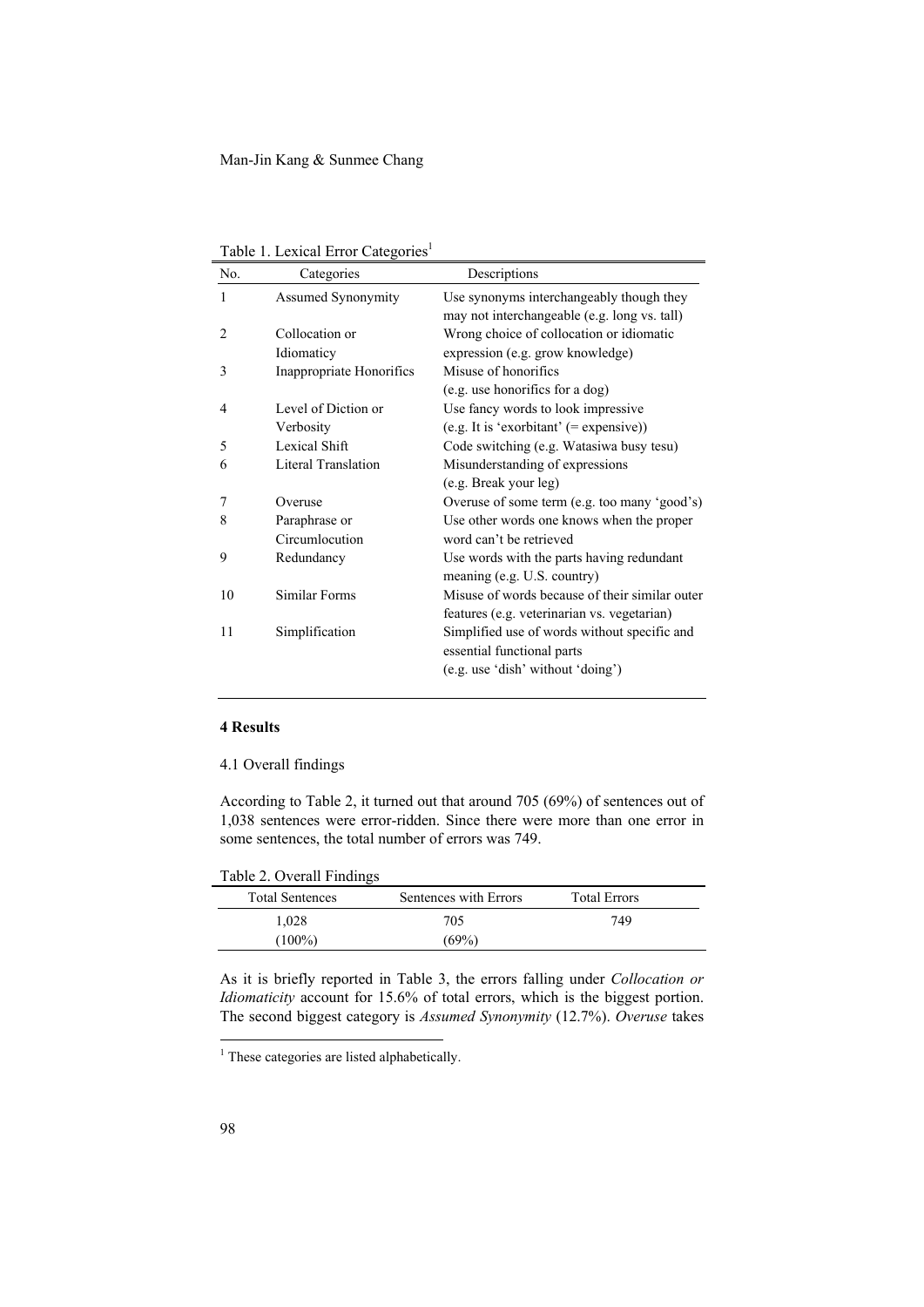the third place (11.8%) but its size of portion was not much smaller than that of *Assumed Synonymity.* Except for *Similar Forms* which comes very last (3.7%), the rest of categories are lined up with not much percentile difference (*Literal Translation*: 9.5%, *Inappropriate Honorifics*: 8.4%, *Paraphrase or Circumlocution*: 8.1%, *Redundancy*: 7.9%, *Simplification*: 7.7%, *Level of Diction or Verbosity*: 7.5%, *Lexical Shift*: 7.1%, respectively). More detailed explanation is followed.

| No.          | Categories                    | No. of Errors | $\frac{0}{0}$ |
|--------------|-------------------------------|---------------|---------------|
| $\mathbf{1}$ | Collocation or Idiomaticy     | 117           | 15.6          |
| 2            | Assumed Synonymity            | 95            | 12.7          |
| 3            | Overuse                       | 88            | 11.8          |
| 4            | Literal Translation           | 71            | 9.5           |
| 5            | Inappropriate Honorifics      | 63            | 8.4           |
| 6            | Paraphrase or Circumlocution  | 61            | 8.1           |
| 7            | Redundancy                    | 59            | 7.9           |
| 8            | Simplification                | 58            | 7.7           |
| 9            | Level of Diction or Verbosity | 56            | 7.5           |
| 10           | Lexical Shift                 | 53            | 7.1           |
| 11           | Similar Forms                 | 28            | 3.7           |
|              | Total                         | 749           | 100           |

Table 3. The Number of Lexical Errors per Categories and Percentages

4.2 Examples of errors found<sup>2</sup> and discussion

A variety of lexical errors were found. Not every one of cases is discussed in this section. Some representative cases are introduced, discussed and interpreted. When it is necessary, some notes are added to each table.

## 4.2.1 Collocation and idiomaticity

1

"You shall know a word by the company it keeps" (Palmer, 1976, p. 94). It is true that collocation may be viewed as a part of the meaning of a word. Another researcher even said that the wrong choice of collocation is directly related to native language transfer (Zughoul, 1991). The learners in this research did show a variety of errors in choosing appropriate collocations, which makes this category be on the top of the list. Notable examples are explained in Table 4.

 $2^2$  Some English translations don't seem to be erroneous but when they are used in Korean their meanings become awkward. And actual examples of Korean words introduced here are in generic root forms.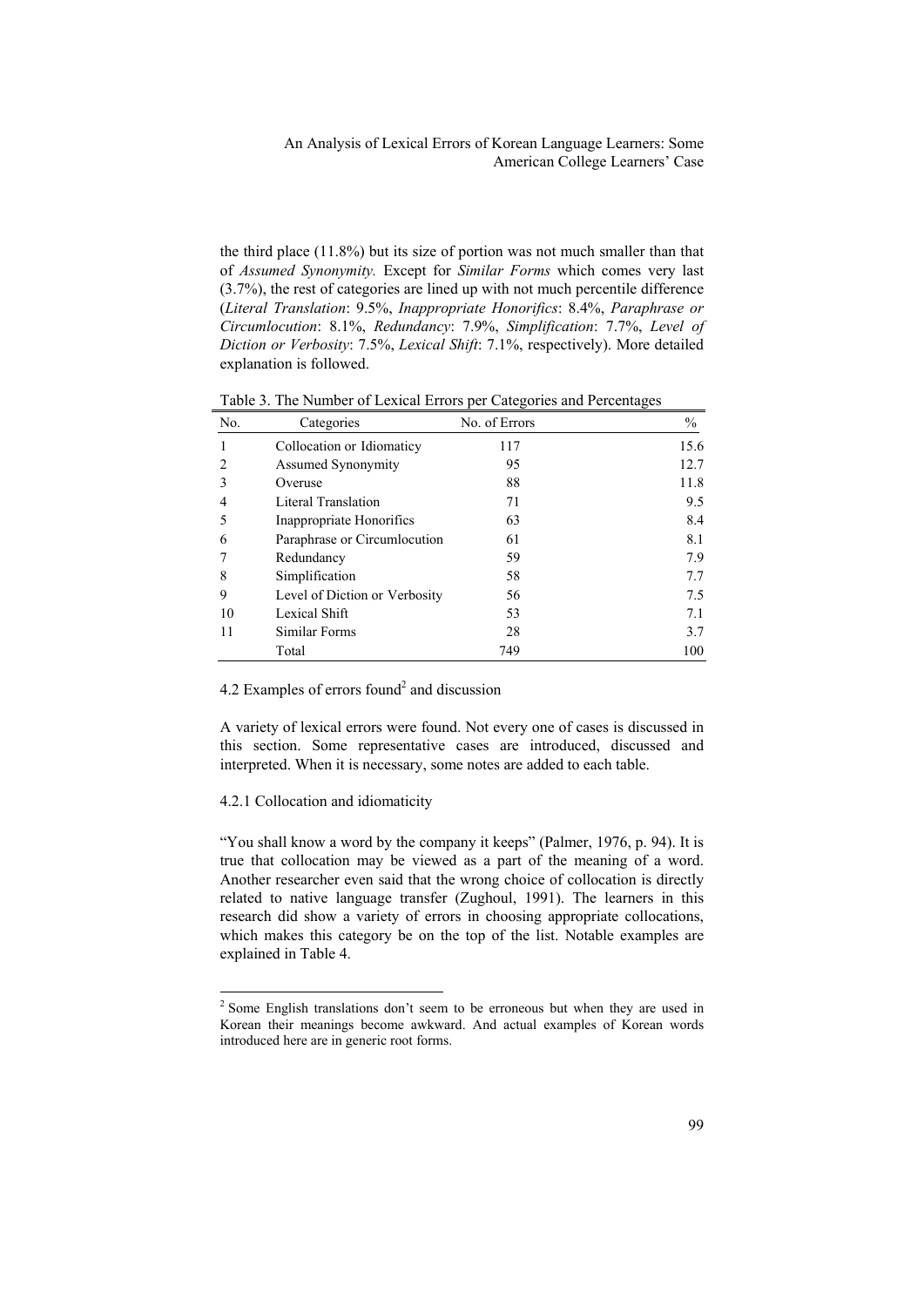Error Examples Explanations 1. Make money; Make bed 'Make' means 'manufacture' in Korean. 2. Wear a skirt; Wear a necklace; 'Wear' is used in different words depending Wear a ring; Wear a cap on what you wear in Korean 3. Go to college 'Go' has another meaning 'attend' when it is the case, the word meaning 'attend' should be used in Korean. 4. Bleeding stop (something) 'Stop' should be used as an intransitive verb but it was used as a transitive verb a lot. 5. Quit smoking 'Quit' should be 'Cut' in Korean when talking about 'quit smoking' 6. Have a dream It should be 'dream a dream' when it refers to 'dream' you have when you sleep.

Many students failed to find correct words for 'make', 'wear' in sentences. It is because those words are used very differently with different words in each occasion. In the phrase #1 'make money' means 'manufacture money' in Korean. You have to say 'earn money' to convey correct meaning. In the phrase #2 'wear' has a variety of usages. In English just one word 'wear' can cover many different occasions, but it is not the case for Korean language. When you use 'wear' with clothes, such as a skirt, pants, shirts, and suits etc., the generic meaning of 'wear' is applied, however, when you 'wear' a ring, socks, shoes, or cap, 'wear' should be replaced by other specific words. Even if you still use 'wear' with them, the meaning can be understood, but it would sound awkward. For example, 'wear a ring' should mean 'fit a ring'; 'wear a cap' should mean 'put a cap on (head).' For the students it must have been really hard to distinguish all these different usages of one word. In the phrase #3 'go' case is the same one. If you are enrolled in and go to a college regularly, you have to say 'attend a college' instead of just 'go.'

In the phrase #4 is the case that the student fail to use a verb as an intransitive. '멈추다 (*mumchuda*)*'* should have been used, but the student used 'stop' as a transitive, which is '막다 (*makda*)*.*' This verb needs an object word after it, which makes the sentence sensible. 'Quit' in the phrase #5 is relatively used generally with one meaning '그만하다 (*keumanhada*)*,*' 'stop doing something' in Korean, but when it comes with 'smoking' or kinds of 'drug,' you have to say 'cut  $(\frac{77}{16}\overline{\phantom{a}}\phantom{a})/kkeuntta)$ .'

In the phrase #6, both 'have a dream' and 'dream a dream' are correct collocations, but their usages are different. When the noun 'dream' refers to future goal or so, you may use 'have' meaning 'possess,' but you strictly have to use the verb 'dream' with the noun 'dream' when it refers to the 'dream' you have during your actual sleep.

Table 4. Examples of Errors and Explanation (Collocation and Idiomaticity)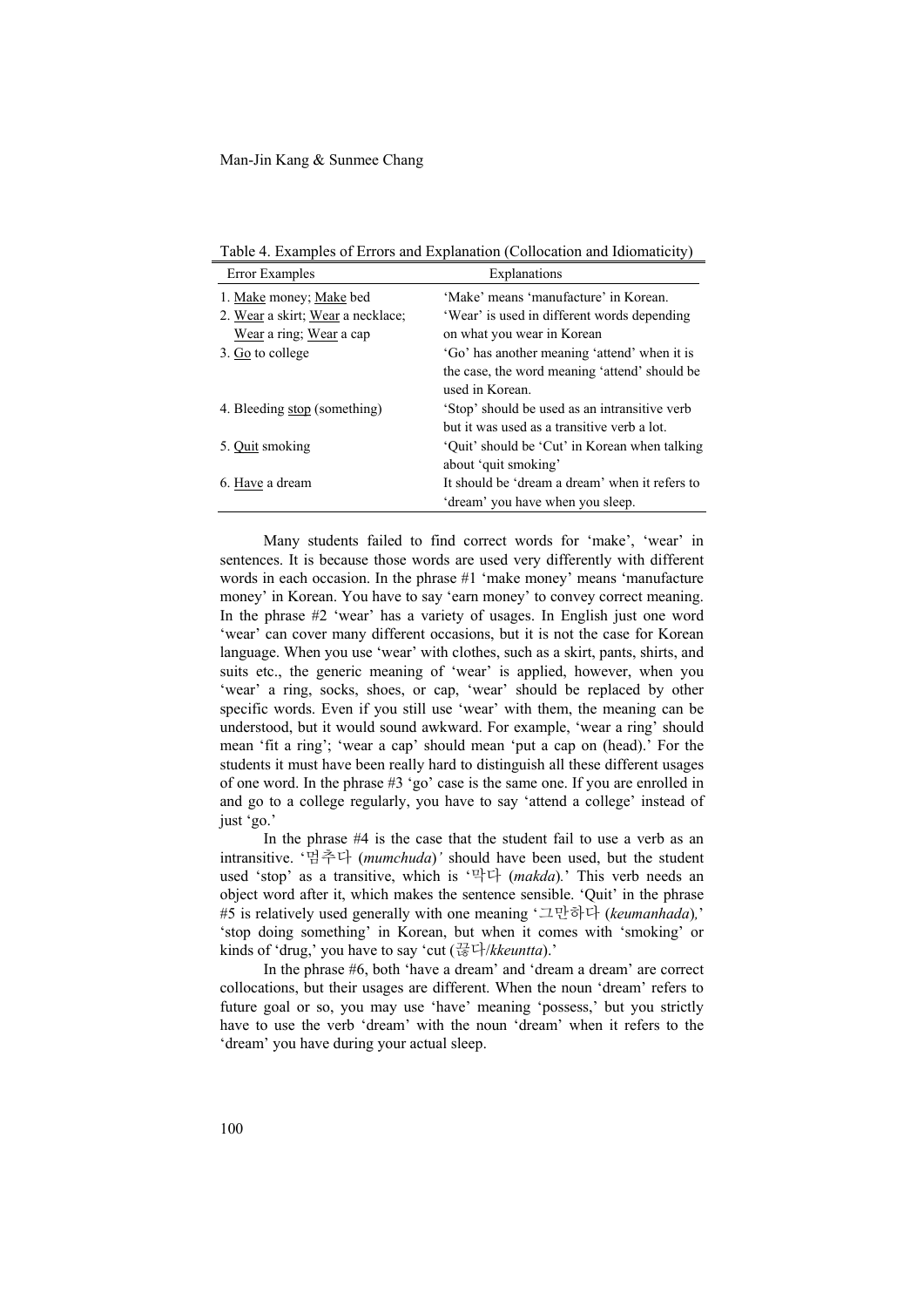No wonder the students were very much confused and made a lot of errors to get it right.

#### 4.2.2 Assumed synonymity

The students used Korean synonyms interchangeably, though they may not be interchangeable. For example, as it is in the sentence #1 of Table 5, 'cold' (춥다/*chuptta*), as in "The weather is cold," and 'cold' (차갑다/*chagaptta*), as in "The water is cold," are different in Korean, even though they both refers to low temperature.

In the sentence #2, when you say "I'm hot" it should be '덥다 (*dubbtta*)' not '뜨겁다 (*tteuguptta*).' Both words have no problem in describing 'hot' weather or temperature, but '덥다 (*dubbtta*)' is most appropriate in describing how human feels about temperature or weather. 'Long' and 'short' in the sentences of #3 are also used differently when human is involved with them. '길다 (*gilda*)' and '짧다 (*cyalltta*)' are used for describing the length of something. For human's height you have to say '크다 (*keuda*)' and '작다 (*jakda*).' Since these are identical in forms with the adjectives describing the size, there is always a specific noun phrase (noun+particle) referring to human's height, '키가 (*kiga*)' comes before them. So "그는 키가 크다" (*kuenun kiga keuda*/ his height is tall.) and "그는 키가 작다" (*keunun kiga jakda*/ his height is short.) are the right expressions.

The sentences under #4 show another example of assumed anonymity. 'Work' is used differently in certain expressions. When you go to work, 'work' is '회사' (*Hoesa*/ company) rather than '일' (*il*/ work). You have to say "I go to company" and "I return from company." When 'work' is not personally referred, it is 'job' which is 'work place' (일자리/ *Iljari*) in Korean language. So one kind of translation of 'work,' '일 (*il*)' is not enough to describe every 'work' in different contexts.

In each case presented here in this category, it is easily predicted that learners are easily confused in using physically different words to show the same meaning in different context of sentences.

| Error Examples                     | Explanations                                                                     |
|------------------------------------|----------------------------------------------------------------------------------|
| 1. Water is cold.                  | In this sentence 'cold' was used as it is used<br>referring to weather.          |
| $2. \Gamma m$ hot.                 | When you refer to people feeling temperature,<br>a certain 'hot' sounds awkward. |
| 3. He is <u>long</u> ; He is short | 'long' or 'short' should used differently in<br>describing human's height.       |
| 4. Go to work; Return from work;   | 'Work' here should be replaced other words.                                      |
| Not many works                     | but the students used the same word.                                             |

Table 5. Examples of Errors and Explanation (Assumed Synonymity)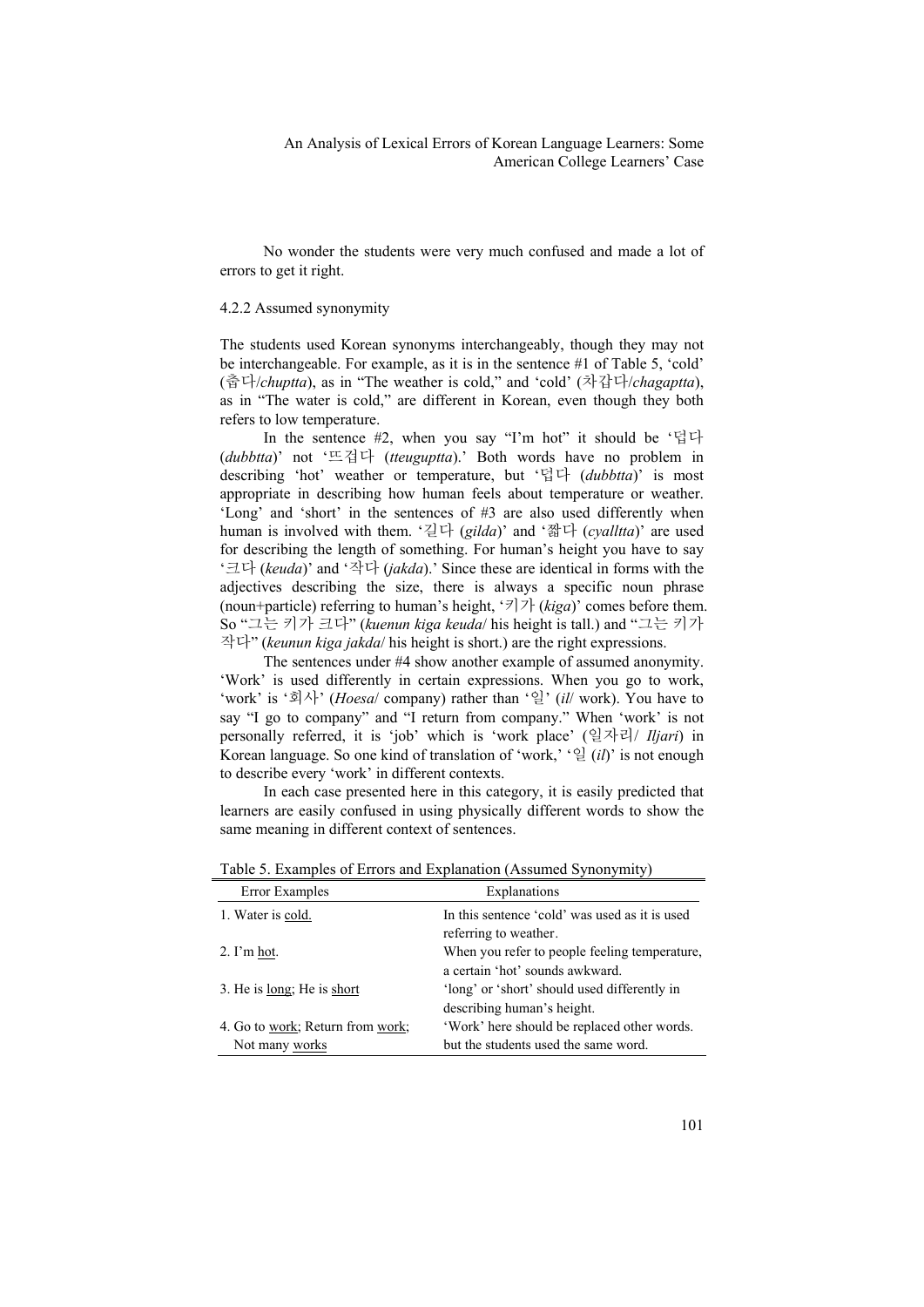Man-Jin Kang & Sunmee Chang

#### 4.2.3 Overuse

A major source of wrong lexical choice reported by some studies (McCretton & Rider, 1993; Zoughoul, 1991) on EFL/ESL learners is the overuse of four particular lexical items: good, bad, big, and small. Similar patterns among Korean learners were found as indicated in Table 6. '좋은' (*joeun*/ good) and '나쁜' (*nappeun*/ bad) especially were the most frequent words used in adjectival phrases (e.g. 좋은/나쁜 사람(*joeun/nappeun saram*): good/bad person, 좋은/나쁜 차 (*joeun/nappeun cha*): good/bad car, 좋은/나쁜 개(*joeun/nappeun gae*): good/bad dog, 좋은/나쁜 음식 (*joeun/nappeun eumsik*): good/bad food, etc.). Their generic root forms are '좋다 (*jotta*)' and '나쁘다 (*nappeuda*).' This form is usually used when the description comes at the end of the sentence like the sentences under #2.

There is no erroneous sentence in this category, but 'too frequent' use of these easy adjectives might hinder the learners in making efforts to find better words for their sentences. Strictly, these are not errors but not positive at all.

Table 6. Examples of Errors and Explanation (Overuse)

| Error Examples                  | Explanations                                 |
|---------------------------------|----------------------------------------------|
| 1. Our school is good.          | Not regarded as totally wrong but overuse of |
| Today is a good/bad day.        | 'good' and 'bad' may make the sentences too  |
| It was good/bad.                | monotonous and hinder using other words.     |
| 2. The movie was good/bad.      |                                              |
| Not doing homework is not good. |                                              |

## 4.2.4 Literal translation

As it is shown in Table 7, this category includes errors where the choice is an equivalent for an English word or an expression on the literal level, but does not convey the meaning intended in the target language. This kind of error is found even among advanced level learners.

The learner in the sentence #1 made a very funny mistake. This idiomatic expression can't be correctly translated if it is treated literally. "Kick the bucket", "chips on shoulders", "pop the question" and "take a rain check", etc. are the same examples. The sentences #2, #3, and #4 are not the same cases but their literal translations don't make sense much. The only solution for the learners is to get used to those expressions.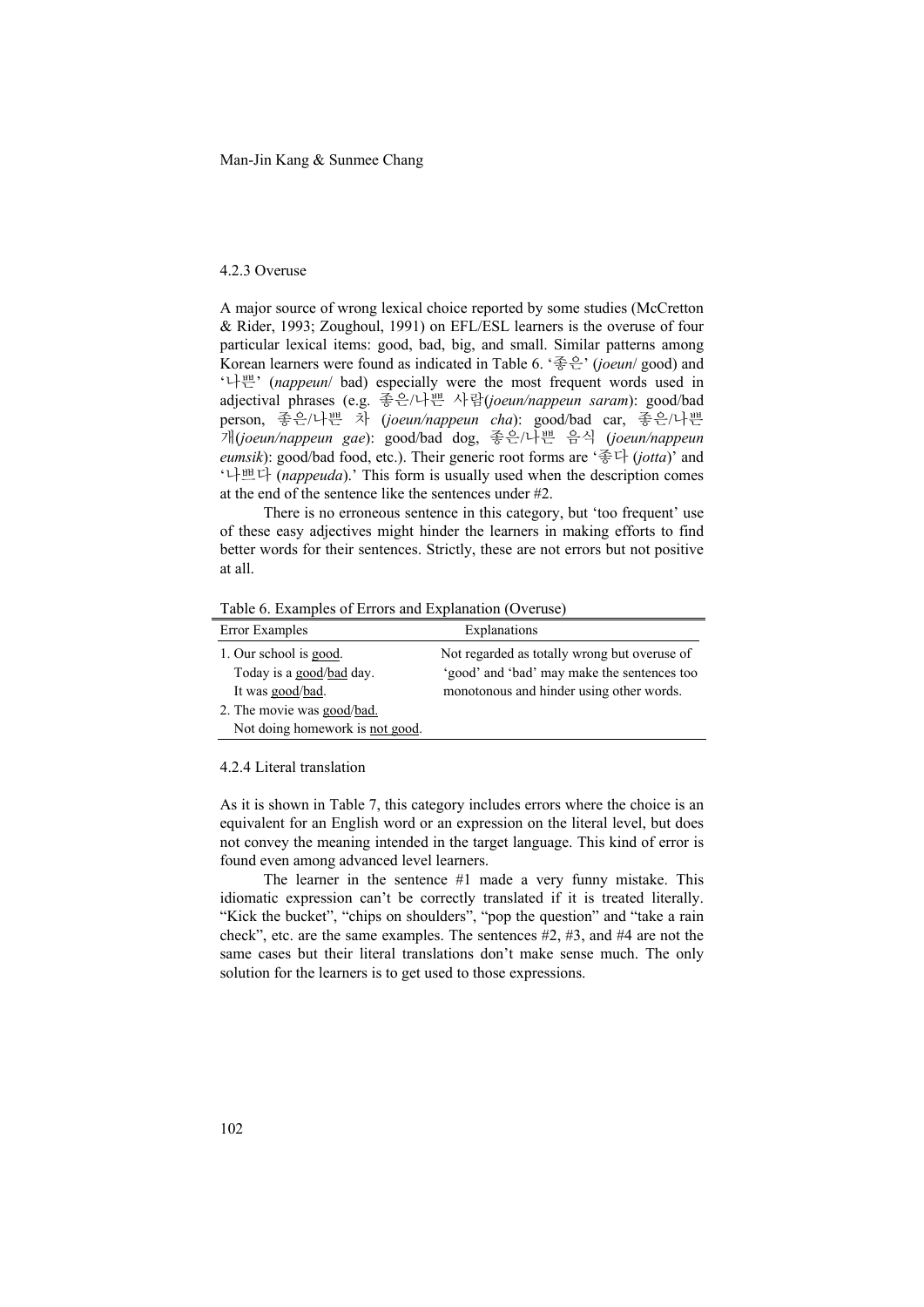Table 7. Examples of Errors and Explanation (Literal Translation)

| Error Examples                    | Explanations                                  |
|-----------------------------------|-----------------------------------------------|
| 1. My friend said break your leg. | It should be translated as 'good luck'        |
| 2. I can't something came up.     | The students mean that physically something   |
|                                   | really comes up in the air.                   |
| 3. I work out everyday at gym.    | It is not 'workout' but 'working outside.'    |
| 4. I was full.                    | The word 'stomach being full' should be used. |

4.2.5 Inappropriate honorifics

Honorifics must be one of the toughest things for the learners to master. It is not surprising to see a significant number of errors of inappropriate honorifics use. In Table 8, the sentences under #1 are all misused honorifics because they are honoring the subject doers of the sentences, who are not supposed to be honored. Your roommate, yourself, and your cars are not the ones you have to honor since they are not superior or senior by age or social status.

Regarding to the errors in the sentences, you may easily infer that the sentences under #2 have no problem since the subject doer of each sentence is qualified to be honored. But the problem falls under honorific verbs used. They are not honoring the subject doers but the objects. Korean honorifics are divided into two kinds: one is honoring the subject doer; the other is honoring the object. It is very confusing for the learners of Korean language.

Table 8. Examples of Errors and Explanation (Inappropriate Honorifics)

| $\overline{\phantom{a}}$                                                     |                                            |
|------------------------------------------------------------------------------|--------------------------------------------|
| 1. My roommate *went to bed early.                                           | Those who are not superior to me by age or |
| I *ate lunch with mike.                                                      | social status should not be 'honored'      |
| There *are two cars at my house.                                             | The same is true with things.              |
| 2. Doctor *asked me a question.                                              | Some verbs honor the objects not doers.    |
| My father *gave me a present.                                                |                                            |
| *These are all honorifics (there is no way to write honorifics in English.). |                                            |

4.2.6 Paraphrase or circumlocution

When learners cannot think of the proper word to use in a certain context, they may provide a paraphrase in order to convey the intended meaning. Table 9 shows some good examples. When they want to say 'poor people' as it is in the sentence #1, they would say 'people who don't have money.' The sentence #2 is a typical way of circumlocution when people have hard time to come up with the right words for their sentences. Meanings of some hard words referring to specialized professions, such as veterinarian, pediatrician,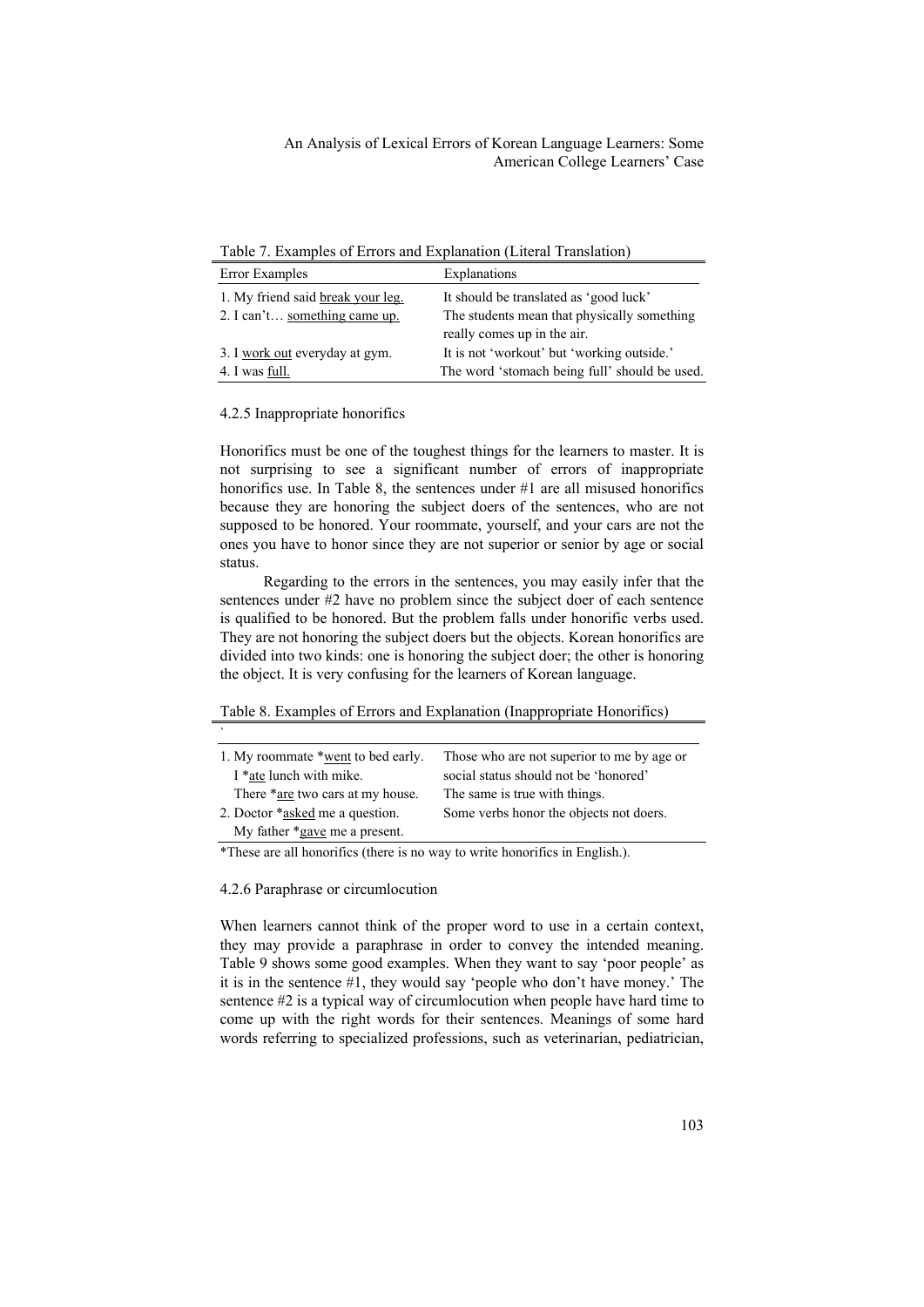astrologist and so on, tend to be conveyed through paraphrasing or circumlocution.

The learners seemed to have some hard time to come up with proper terms in describing some general situations like in the sentence #3. The meaning is perfectly conveyed, but the sentence sounds a bit funny. The student wanted to talk about his short trip to a certain place. He tried to say he drove on a high way. The word 'high way' is not much difficult word to come up with but he took another way to explain it. It is very hard to regard these four examples in Table 9 found among students' journals as errors because they make sense. However, strictly speaking, they are errors since there are more appropriate alternatives available.

Table 9. Examples of Errors and Explanation (Paraphrase or Circumlocution)

| Error Examples                                 | Explanations                      |
|------------------------------------------------|-----------------------------------|
| 1. Those who don't have money                  | Meaning 'poor'                    |
| 2. My father is <u>fixing people's teeth</u> . | Meaning 'my father is a dentist.' |
| 3. A baby is in my sister's stomach.           | Meaning 'my sister is pregnant.'  |
| 4. I drove there through fast way.             | Meaning 'highway'                 |

4.2.7 Redundancy

As shown in Table 10, some learners made some errors like '미국 나라' *(mikook nara*/ the U.S. country). They might have made this redundancy error because they knew '국(*kook*)' means country and the U.S. is '미국 (*mikook*)' in Korean. They must haven't recognized the sameness of those two '국 (*kook*)'s. 'Male human/ female human' (여자 사람/ 남자 사람, *yeoja saram/namja saram*) of the phrase #2 has the similar problem. In the words '남자 (*namja*)' and '여자 (*yeoja*)', '남 (*nam*)' and '여 (*yeo*)' each means 'male' and 'female,' while '자 (*ja*)' means 'human.' '사람 (*saram*)' is also another word for 'human.' When referring to male and female, Korean people say either '남' and '여' or '남자 (*namja*)' and '여자 (*yeoja*).' The learners may have tried to make their sentences clearer by using another word '사람 (*saram*)' meaning 'human.'

Table 10. Examples of Errors and Explanation (Redundancy)

| Error Examples                   | Explanations                                  |
|----------------------------------|-----------------------------------------------|
| 1. U.S. country                  | $#1-3$ redundancy cases are due to learners'  |
| 2. Male human/ female human      | efforts to make meaning of sentences clearer. |
| 3. Word a lying word/ a bad word |                                               |

A Korean phrase '거짓말 하다' (*keojitmal hada*/ do lying) is enough for 'telling a lie' as it is seen in the phrases under #3, so many nouns become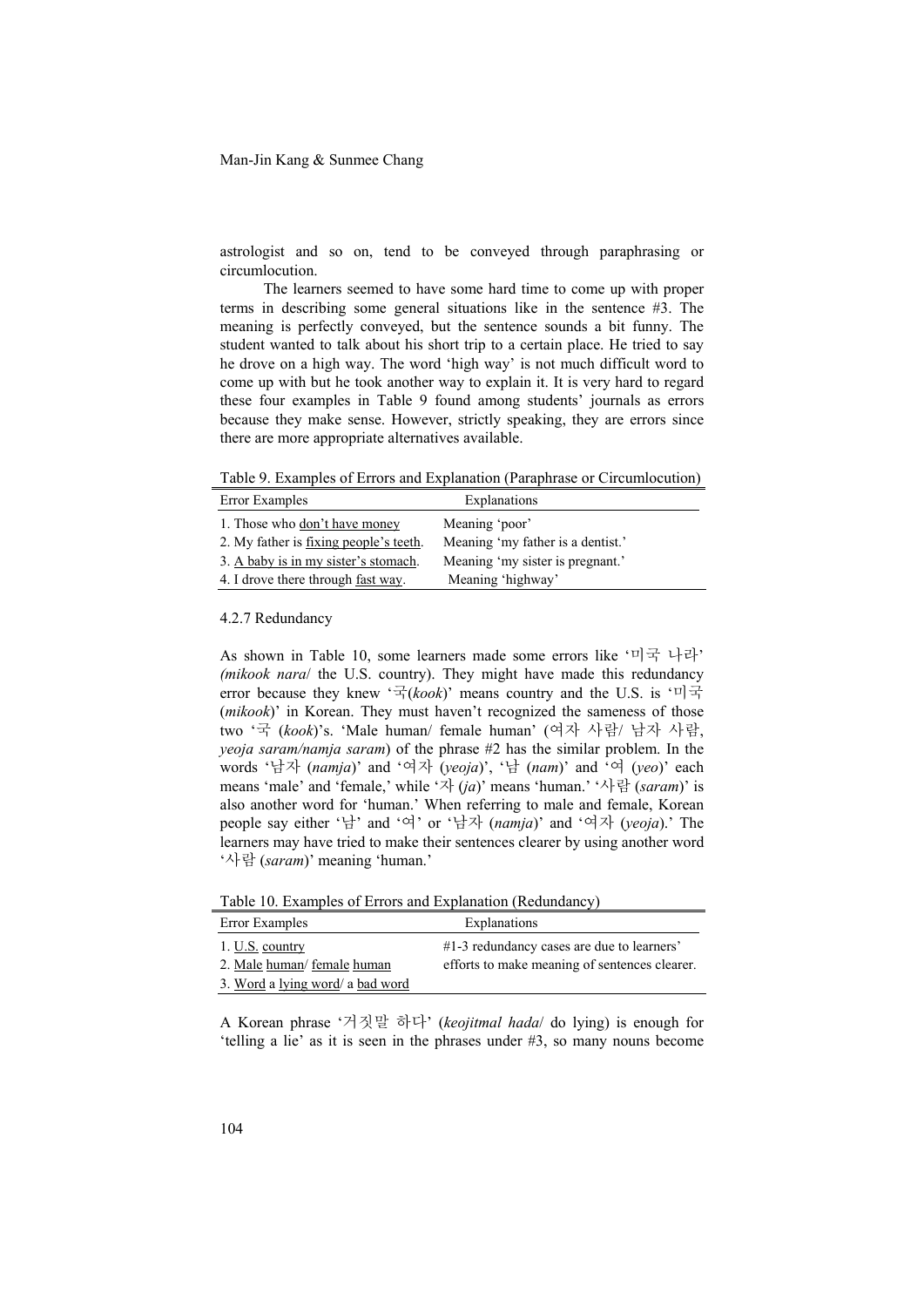verbs with '하다' (*hada*/ do). The learner paid too much attention to 'telling' in 'telling a lie.'

#### 4.2.8 Simplification

We have to be specific every time with verbs in writing Korean. Table 11 shows some examples. The English word 'milk' can be a noun and also a verb, but Korean has two different words depending on sentences. One example is '우유' (*uyou*/ milk: noun) vs. '우유 짜기' (*uyou cyagi*/ milk squeezing: verb). In the case of the sentence #1, 'milk' is used as 'put/pour milk in.' Something should be added after making a noun into a verb.

Table 11. Examples of Errors and Explanation (Simplification)

| Error Examples                     | Explanations                                    |
|------------------------------------|-------------------------------------------------|
| 1. I milk the coffee               | Noun can't be a verb alone.                     |
| 2. I did a lawn and fallen leaves. | 'Do' is used a lot with nouns as verbs. So 'do' |
| I did dishes.                      | is used even when other verbs are needed.       |

As it is mentioned just above, '하다(*hada*)' is very useful in changing nouns into verbs. Some students were well aware of this fact and did make some sentences like the ones under #2. They wrote '잔디하고 낙엽하다' (*jandihago nakyup hada*/ do a lawn and fallen leaves) instead of '잔디 깎기와 낙엽 치우기 하다' (*jandi kkakgiwa nakyup chiugi hada*/ mow a lawn and rake leaves). 'Do a lawn and fallen leaves' doesn't sound too bad in English, but it is very funny and awkward. '하다 (*hada*)' doesn't always work with nouns. Some nouns have their own verb derivations. For 'do dishes' Korean has an independent word which doesn't look like '접시' (*jubsi*/ dish) at all. It is no wonder that the students easily get confused with this feature of Korean language.

## 4.2.9 Level of diction or verbosity

This category, presented in Table 12, stems from the tendency of learners to incorporate long, big sounding or sophisticated words into their composition, being under the myth that the inclusion of such words makes a piece of writing more impressive and literary. Some students seem to have followed this tendency.

As it is in the sentence #1, when they had to say "조용하다" (*joyonghada*/quiet), they said "고요하다" (*koyohada*/silent). "고요하다 (*koyohada*)" should be used when you describe the atmosphere or mood. The sentence #2 '실종 (*siljong*)' is used for 'missing,' which sounds too serious. You can just say 'my place' rather than 'my residence' when you say where you live. In the sentence #3, even in English the word 'residence' seems to be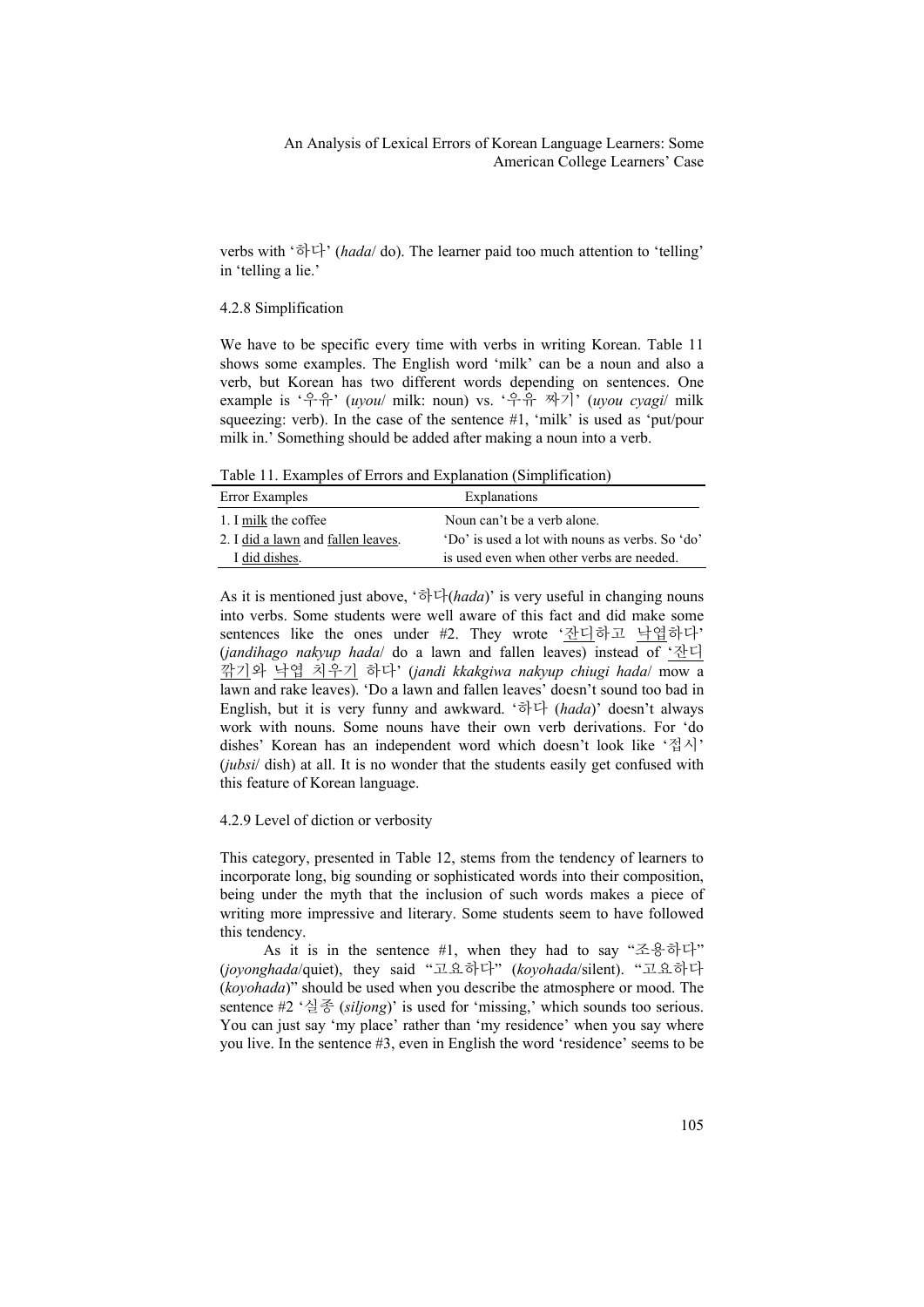somewhat big for simply informing your living place. The word '거주지' (*keujuji*/ residence) is often found in some official documents. The same explanation applies to the sentence #4.

Table 12. Examples of Errors and Explanation(Level of Diction or Verbosity) Error Examples Explanations

| ELIOI EXAMPLES                    | <b>Explairations</b>                            |
|-----------------------------------|-------------------------------------------------|
| 1. My boyfriend is silent person. | 'Silent' in Korean sounds fancier than 'quiet.' |
| 2. My favorite pants are missing. | 'Missing' here sounds like 'missing in action.' |
| 3. My residence is near downtown. | Not wrong but 'place' fits better.              |
| 4. My roommate and I had a debate | 'Debate' is too big for this sentence.          |
| on what to eat for dinner.        |                                                 |

#### 4.2.10 Lexical shift

Code-switching occurs a lot, especially inter-sentential code-switching, such as 'superman 은 (*eun*: subject particle) 너무 (*neumu*: too) super 하다 (*hada*: is).' The learners' first language (L1) shows up in their L2 writing as a form of lexical shift, code-switching, a lot.

In Table 13, the sentence #1 shows an example that the learners were not able to find the right word for 'even' in Korea. It is not surprising because 'even' is not an independent word at all. It comes with other words. The sentence #2 seems the case that a word like 'Thanksgiving' is almost considered a proper noun. Korean translation doesn't sound natural for this word.

Code-switching often comes in inter-sentential forms, but some intrasentential forms were also found. The sentence #3 is an interesting example. Each whole sentence in Korean and English comes one by one. The underlined part must have been too hard for the learners to translate into Korean.

Table 13. Examples of Errors and Explanation (Lexical Shift)

| Error Examples                       | Explanations                                                                |
|--------------------------------------|-----------------------------------------------------------------------------|
| 1. I didn't *even think about that.  | The students might have not been able to find<br>right words for the words. |
| 2. My grandparents are coming to our | 'Thanksgiving' is almost considered a proper                                |
| *Thanksgiving dinner.                | noun.                                                                       |
| 3. He seems special to me now. *I've | Each whole sentence in Korean and English                                   |
| never felt this way before.          | come one by one.                                                            |

\* All underlined parts were written English. The rest of sentences were all written Korean.

4.2.11 Similar forms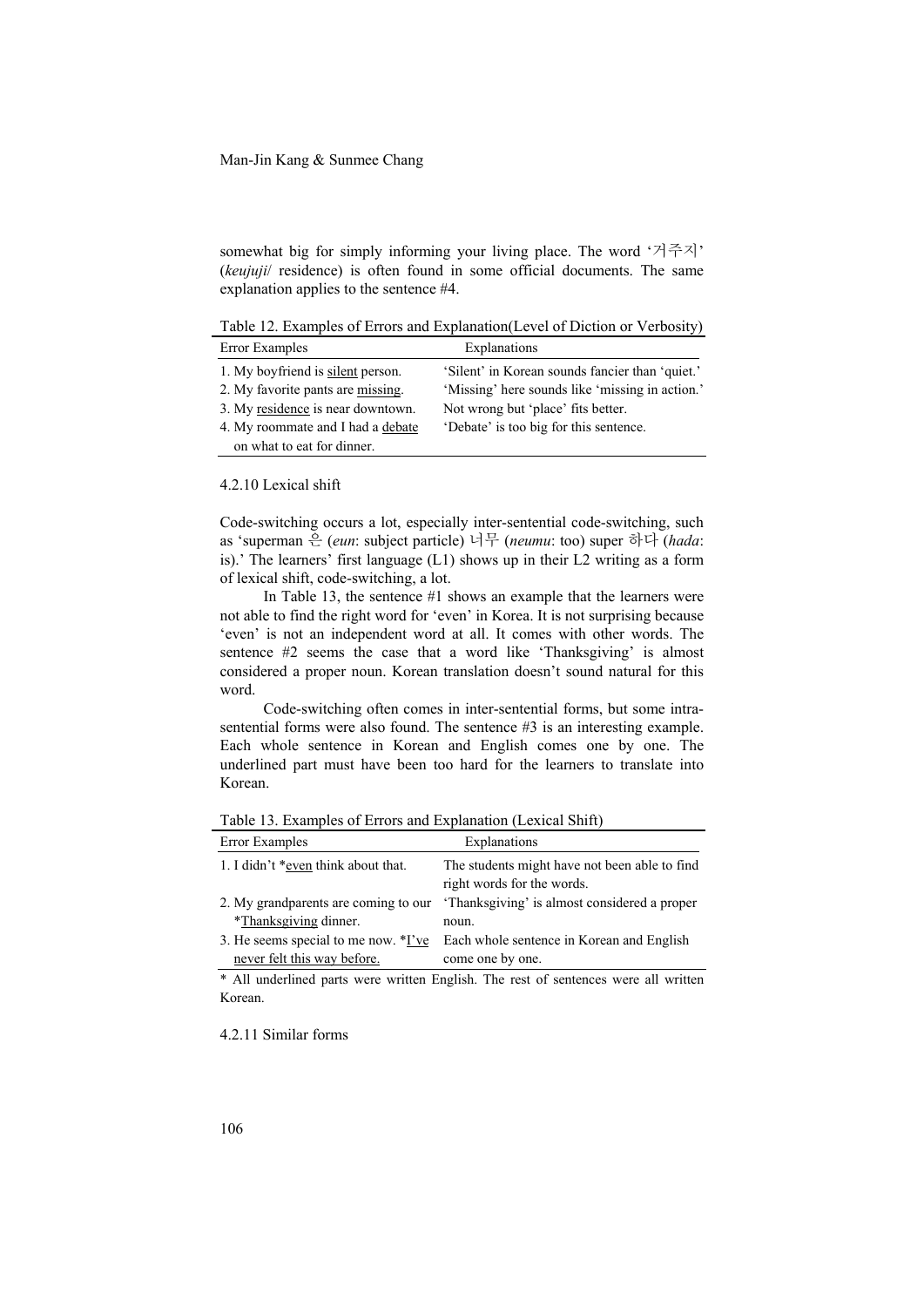Some Korean words have similar features (it is also usual in other languages). For instance, learners may use 'strange' (이상하다/ *isanghada*) in a sentence in which 'ideal' (이상적이다/ *isangjukida*) has to be used as it is in the sentence #1. It is the 'quite versus quiet' case in English. Some more examples were found.

The sentences in Table 14 show some typical examples of learners' errors and their explanations. These errors would be made by young Korean native speakers. Especially the sentence #4 is very confusing even for some adult Korean speakers, too.

Table 14. Examples of Errors and Explanation (Similar Forms)

| Error Examples                        | *Explanations                           |
|---------------------------------------|-----------------------------------------|
| 1. My strange goal is to be a lawyer. | Strange=이상하다( <i>isanghada</i> )        |
|                                       | vs. Ideal=이상적이다(isangjukida)            |
| 2. Your party enjoyed.                | Enjoyed=즐기다(jeulgida)                   |
|                                       | vs. (be) enjoyable=즐겁다(jeulgupda)       |
| 4. I gave a birth to a flu.           | Gave a birth=' 다(natta)                 |
|                                       | vs. Got better=낫다 (natda)               |
| 5. I blow a song.                     | Blow=불다 (bulda)                         |
|                                       | vs. Sing (a song)= 부르다( <i>breuda</i> ) |

\* These show how the students were confused between similar forms of words.

#### **5 Conclusion**

According to Zughoul (1991), who investigated Arabic ESL students' errors in their English writing, interference is not only in lexical shift, but also in other forms of errors. He added that the most obvious form of mother tongue interference is synonymity. But, some different results came from this research. It is found that the most frequent errors were under the category of 'Collocation.' 'Assumed Syonymity' took the second place and the third place was taken by 'Overuse' of some terms.

Now some questions based on the findings can be raised: why do learners repeat the same errors (based on my experience as an ESL learner)?; why are some errors more likely to occur than others? What the practitioners particularly really concerned about must be what these findings tell us about classroom teaching; how teachers can help learners prevent or minimize errors; and how teachers can incorporate these findings into material development.

Linguistically speaking, this research proves that L1 interference may be a major factor in lexical choice among Korean learners. What is the optimal solution for that? Frankly speaking, the amount of data from sixteen students might be considered not enough to get reliable results. However, at least this study shows a case of some actual features of errors made by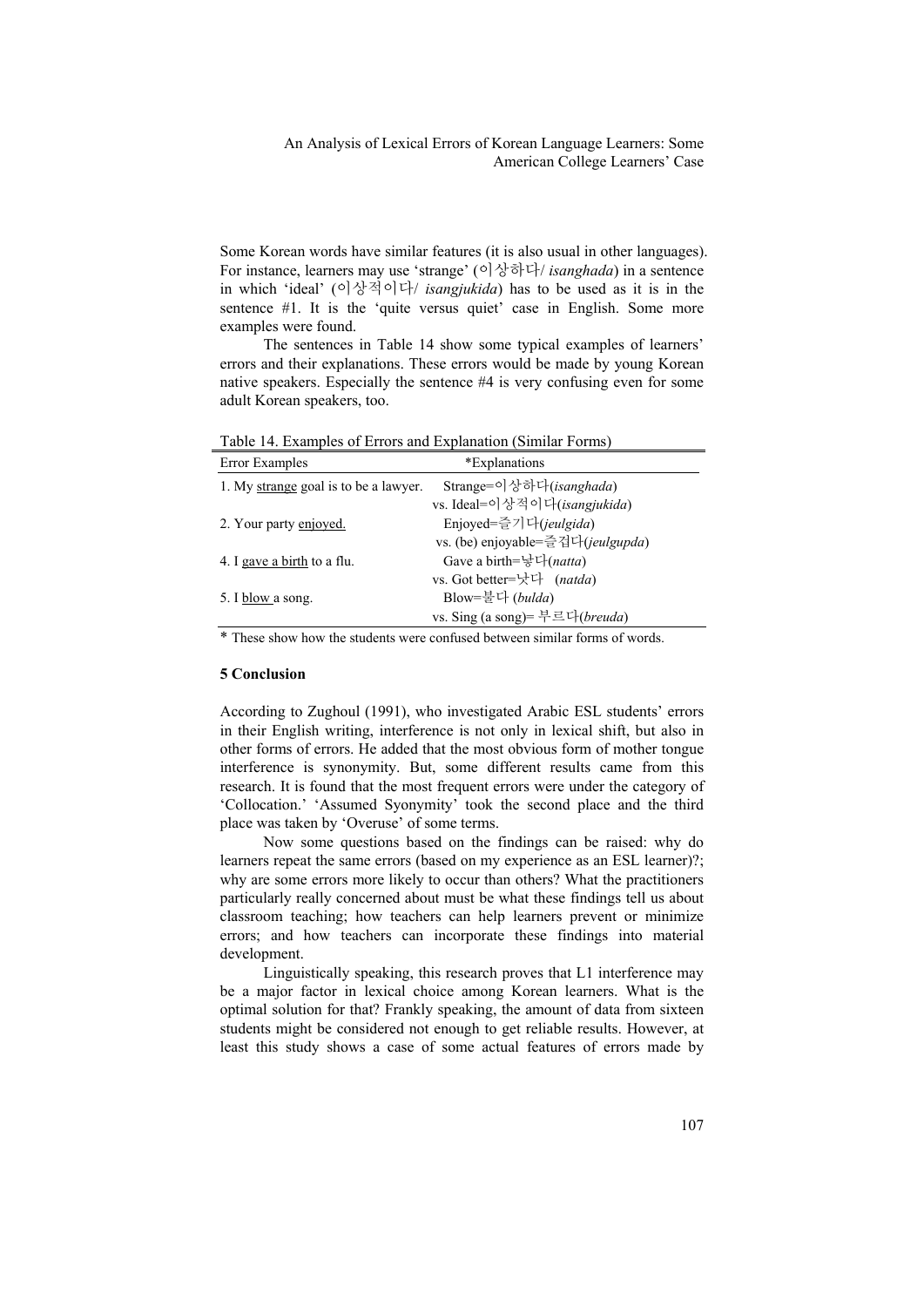Man-Jin Kang & Sunmee Chang

learners of Korean language. Lower level and higher level students would show something different features of errors. That could be the good point to be looked at in the future research with more data.

For now, based on the results of this study and the traditional lack of interest in the lexicon field, we just can say that more attention should be paid to vocabulary teaching in the classroom. Teachers need to give more specific instruction of vocabulary along with an appropriate context. The success and effectiveness of vocabulary instruction can be greatly influenced by how teachers define and present target words.

The potential contribution of this study to the field is simple. The results of error analysis inform researchers of what stages the learners go through in the process of learning and what strategies they use. In addition, they show that errors are important in that they are necessary tools with which learners themselves test their hypotheses. In other words, learners' errors are very important by-products that learners produce during the interlanguage stage, especially lexical errors. So this lexical error analysis study would be a good addition. We do not think it will have a major impact, but we expect this study to be appreciated as another attempt to make this always-overlooked-language be on the surface and to be available to everybody who has an interest in SLA (Second Language Acquisition) or FLA (Foreign Language Acquisition).

We need to look at a couple of more points. Usually Korean language learners in the classroom are divided into two groups; non-Korean heritage students and Korean heritage students. Non-heritage learners are usually limited to classroom instruction while heritage learners have relatively more chances to be exposed to Korean because of their Korean family background. Usually, heritage learners demonstrate a high level of spoken fluency at the expense of accuracy, whereas non-heritage learners are usually more balanced. Even though this is not considered in this study to find out 'pure' errors from the learners with no Korean background, a difference in errors between two groups of students is expected. In-depth future research about this matter will be worthy.

Features of learners' errors are not just only things to look at but something behind it should be investigated. It would be interesting to take a look at learners' social relationship with Korean speakers. Because Korean is very different from English, you need to be more motivated in learning it. Many American learners of Korean languages, even non-heritage learners, have some personal connections with Korean speakers. They are girlfriends, boyfriends, sometimes wives, husbands, penpals or influential people in their lives. The impact from verbal interaction with those people may play a great role in the learners' learning. They may have gotten huge influence from Korean pop culture, too. That could be another good aspect to be considered.

As mentioned in the literature review above, the distinction between categories of lexical errors is not crystal clear, and it is hard to say some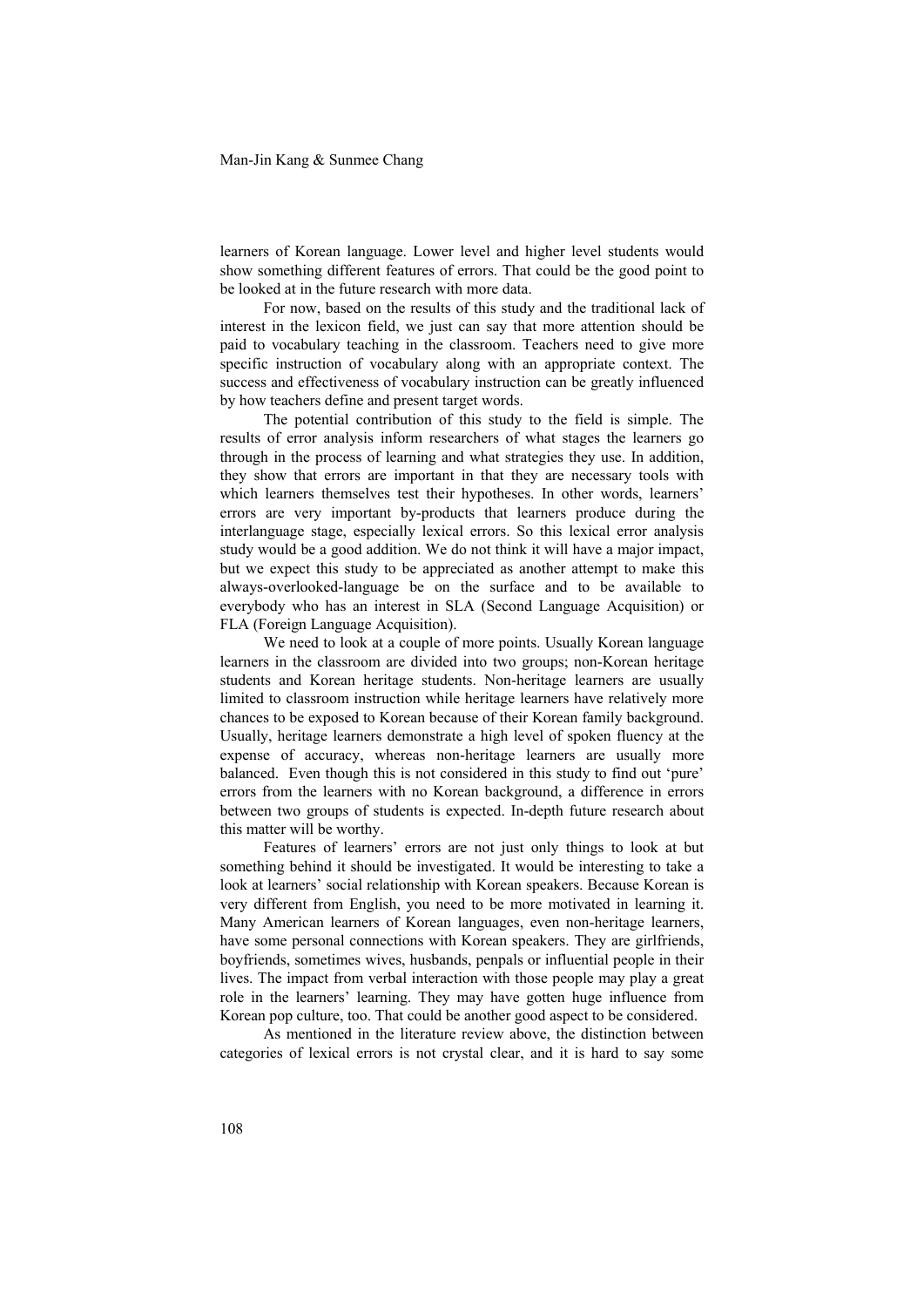errors are really errors because it is a matter of whether you accept them or not. But as more studies are conducted, clearer distinctions would be developed.

## **References**

- Doughty, C. (1994). Fine-tuning of feedback by competent speakers to language learners. In J. Alatis (Ed.), *Georgetown university roundtable on languages and linguistics (GURT) 1993* (pp. 96-108). Washington DC: Georgetown University Press.
- Duskova, L. (1991). On sources of error in foreign language learning. In D. Nehls (Ed.), *Studies in contrastive linguistics and error analysis* (pp. 37-62). Heidelberg: Julius Groos Verlag.
- Hemchua, S., & Schmitt, N. (2006). An analysis of lexical errors in the English compositions of Thai learners. *Prospect, 21*(3), 3-25.
- James, C. (1998). *Errors in language learning and use: Exploring error analysis.* London: Longman.
- Kallkvist, M. (1998). How different are the results of translation tasks? A study of lexical errors. In K. Malmkjaer (Ed.), *Translation and language teaching: Language teaching and translation* (pp. 77-87). Manchester: St. Jerome Publishing.
- Llach, M. (2011). *Lexical errors and accuracy in foreign language writing.* Multilingual Matters: Bristol.
- Lyster, R. (1998). Recasts, repetition, and ambiguity in L2 classroom discourse. *Studies in Second Language Acquisition, 20,* 51-81.
- Lyster, R., & Ranta, L. (1997). Corrective feedback and learner uptake. *Studies in Second Language Acquisition, 19,* 37-66
- McCretton, E. & N. Rider (1993). Error gravity and error hierarchies. *IRAL. 31*(3), 177-188.
- Mutta, M. (1999). The role of vocabulary in language learning: A study of entrance examination compositions. *Dialogos hispanicos de Amsterdam 23*, 333-348.
- Palmer, F. (1976): *Semantics: A new outline.* London: Cambridge University Press.
- Panova, I., & Lyster, R. (2002). Patterns of corrective feedback and uptake in an adult ESL classroom. *TESOL Quarterly, 36,* 573-595.
- Ree, J. J. (1994). A prescription for minimizing learner errors: The Korean connection. *Theory into Practice, 33*(1), 41-45.
- Selinker, L. (1972). Interlangauge. *IRAL, 10*, 209-230
- Song, S. (2009). *Recasts, grammatical morphemes, and L2 learning: A longitudinal case study of Korean learners.* Unpublished doctoral dissertation. Columbia University, NY.